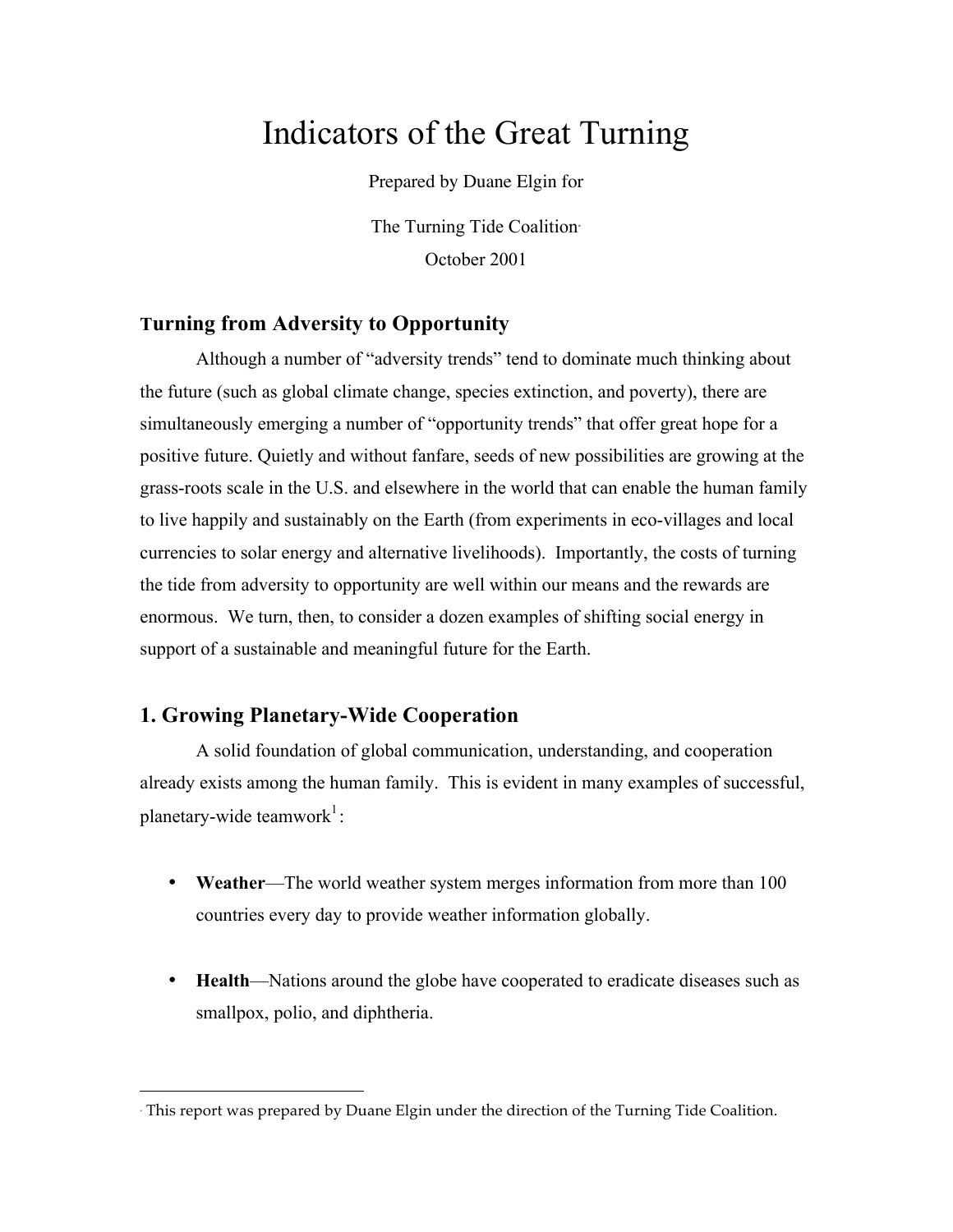- **Travel**—International civil aviation agreements assure the smooth functioning of global air transport. Global cooperation has enabled the International Space Station to be built by a consortium of nations.
- **Communications**—The international telecommunications union (ITU) allocates the electromagnetic spectrum so that television signals, cellular phones, and radio signals are not overwhelmed with noise.
- **Justice**—A new level of global ethics is emerging as world courts and tribunals are beginning, for example, to hold heads of state accountable for policies of genocide, torture, and crimes against humanity. In addition, some businesses are voluntarily adopting principles for ethical conduct.
- **Environment**—The nations of the world have reached important agreements such as: 1) banning CFC's that damage the ozone layer of the atmosphere, 2) restricting fishing for whales and other endangered species, and 3) limiting carbon dioxide emissions (despite the opposition of the US government).

Beyond the basics such as weather, health, aviation, telecommunications, justice, and the environment, the human family is being exposed to different music, art, food, and ideas from diverse cultures. Together, we are beginning to develop an appreciation for the unique tastes and qualities of different parts of the world. A global consciousness and community is also fostered by televised events such as Olympic games that reach billions of persons. Pictures of Earth from space are now common and with the Hubble telescope, we can peer to the very edges of the universe. Humanity is acquiring a realistic sense of its identity as a single species that inhabits a small and precious planet within an immense cosmos.

# **2. Global Ecological Awareness and Concern**

One key indicator of a great turning in attitudes is whether the human family supports restoration of the global environment? This question was addressed by a major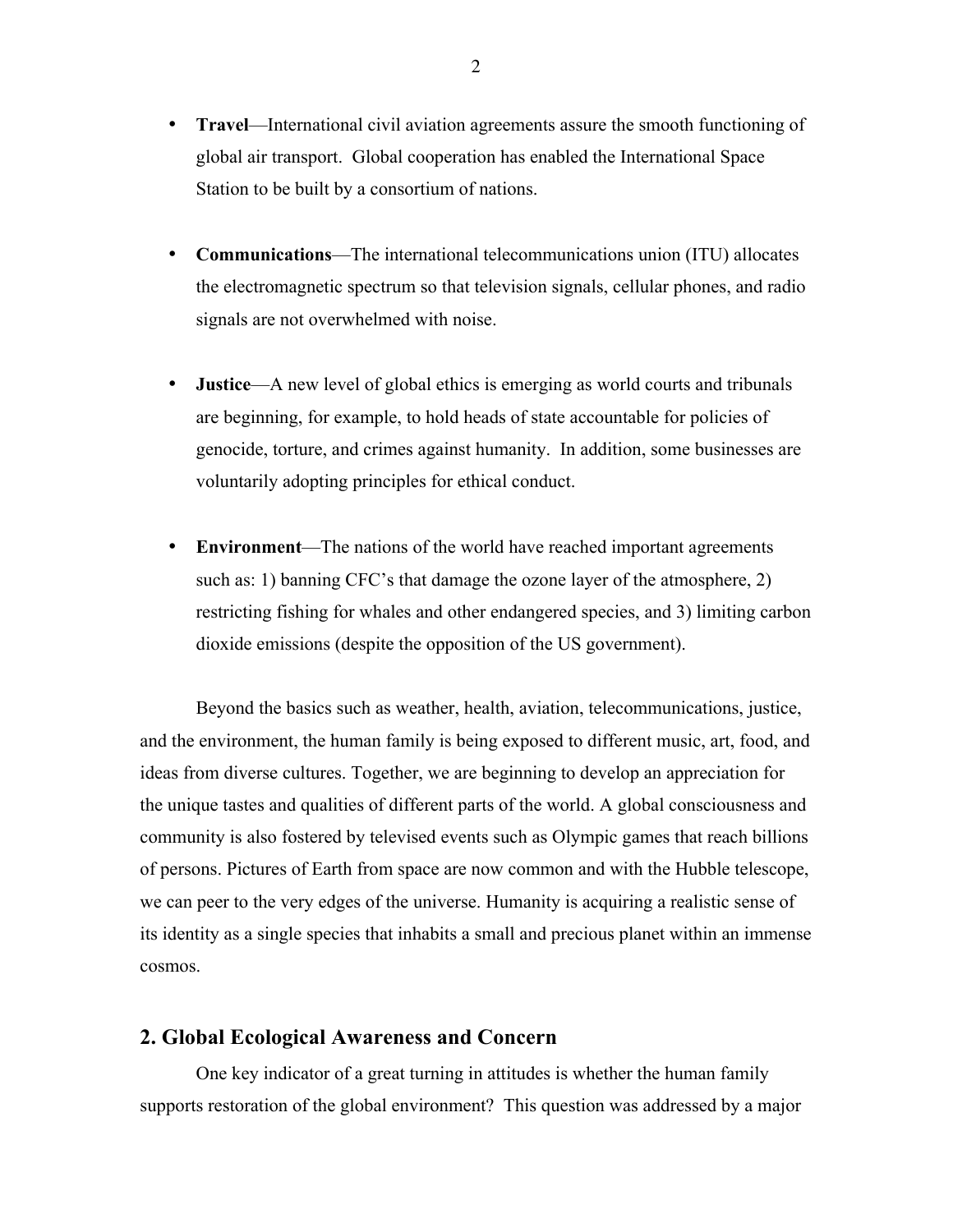environmental opinion poll, the *Health of the Planet* survey, conducted in 1993 by Gallup International.<sup>2</sup> Involving 24 nations, Gallup's objective was to survey citizens in a wide range of nations, which varied in both geographic location and levels of economic development. The survey director Dr. Riley E. Dunlap concluded: "The survey demonstrates virtually world-wide citizen awareness that our planet is indeed in poor health, and great concern for its future well-being."<sup>3</sup>

It may be assumed that persons living in poorer nations are so busy meeting the challenges of everyday living that they are less concerned about environmental problems. Dunlap found, however, that "environmental problems are salient and important issues in both wealthy and poor nations, and residents of poor nations express as much concern about environmental quality as do those living in wealthy nations.<sup>"4</sup>

One finding from the survey seems particularly promising with regard to the eventual possibility of global reconciliation around a shared vision of a sustainable future. When asked who is "more responsible for today's environmental problems in the world," people from rich and poor nations were not as polarized as they are widely assumed to be. The most frequent response was that industrialized and developing countries are "both equally responsible."<sup>5</sup> There is little evidence of the poor blaming the rich for environmental problems, or vice versa. Instead, there tends to be widespread acceptance of mutual responsibility.<sup>6</sup>

Another important survey is the "World Environmental Law Survey" which is the largest environmental survey ever conducted and was done in the spring of 1998 for the International Environmental Monitor. Involving more than 35,000 respondents in 30 countries, the survey found that "majorities of people in the world's most populous countries want sharper teeth put into laws to protect the environment."<sup>7</sup> Majorities in 28 of the 30 countries surveyed (ranging from 91 percent in Greece to 54 percent in India) said that environmental laws as currently applied in their country "don't go far enough." The survey report concludes, "Overall, these findings will serve as a wake-up call to national governments and private corporations to get moving on environmental issues or get bitten by their citizens and consumers who will not stand for inaction on what they see as key survival issues."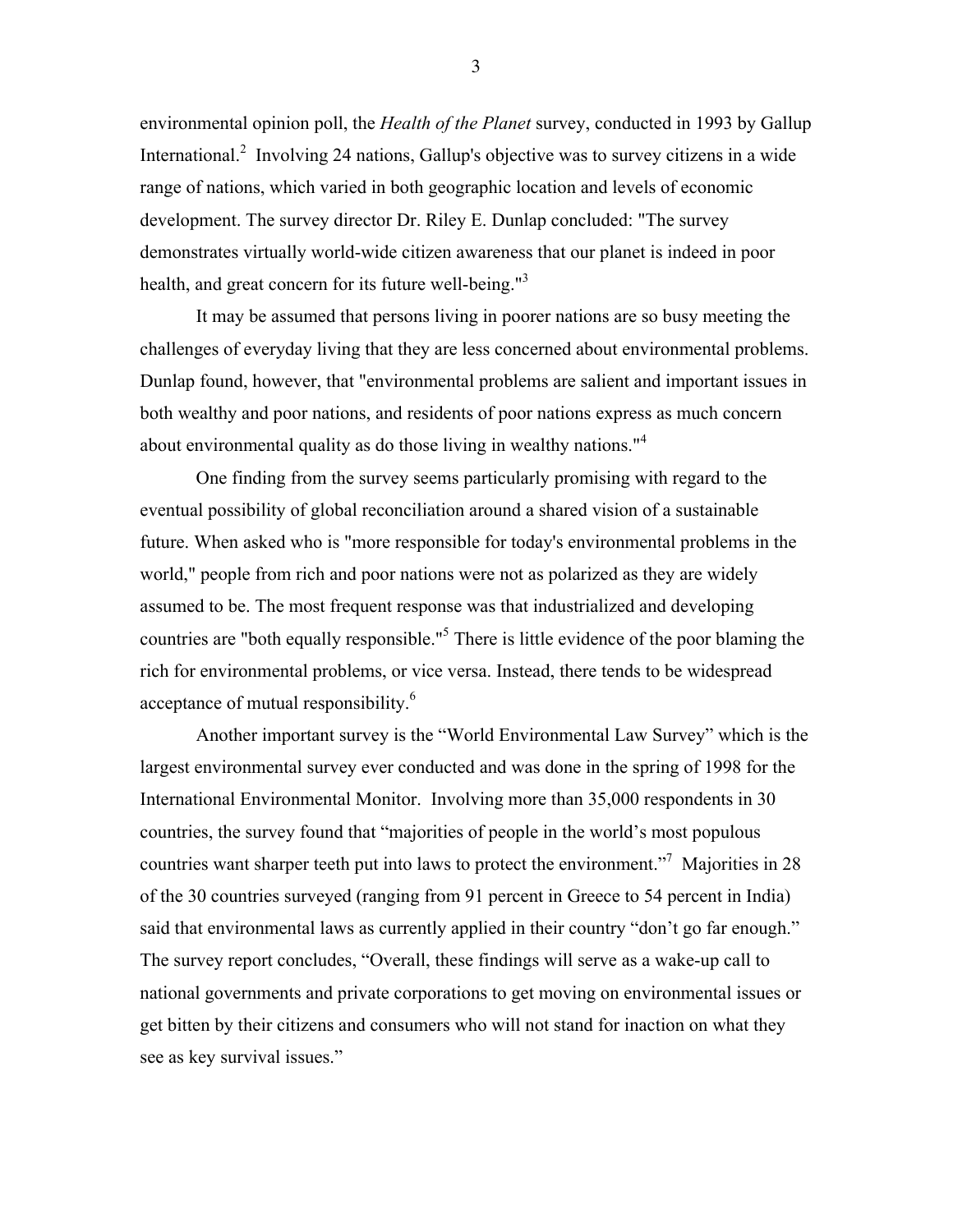## **3. Responding to Climate Change**

A promising future depends on responding to critical global problems such as climate change. Is there public support for action in the U.S. (the world's primary contributor to carbon dioxide emissions)? A national U.S. survey in July 2000 (conducted on behalf of the World Wildlife Fund) found that a strong majority (73%) of Americans view global warming as a serious threat. In addition, the survey found that:

- A majority of the respondents believed reducing carbon dioxide emissions will help, not hurt the economy, and the vast majority wanted the US to take action regardless of what other countries do.
- A clear majority (62 per cent) felt "global warming is an environmental problem that is happening now." Another fourth (24 per cent) felt it is a problem that will happen in the future. Fewer than one in 10 (8 per cent) believe global warming will not happen.
- Americans also perceive a connection between global warming and recent extreme weather patterns. Three-quarters (75 per cent) felt it is likely that global warming is causing extreme weather patterns to be more frequent.
- Voters expressed strong support for US government action to reduce the carbon dioxide emissions that cause global warming. By 8 to 1, (80 per cent to 10 per cent), Americans supported such action, with nearly two-thirds (63 per cent) strongly supporting action.
- Not only do Americans support action, they believe that taking such action is important. The electorate was almost unanimous (88 per cent) in believing that reduction of CO2 emissions is important. A majority (57 per cent) said it is very important to reduce carbon dioxide emissions.

4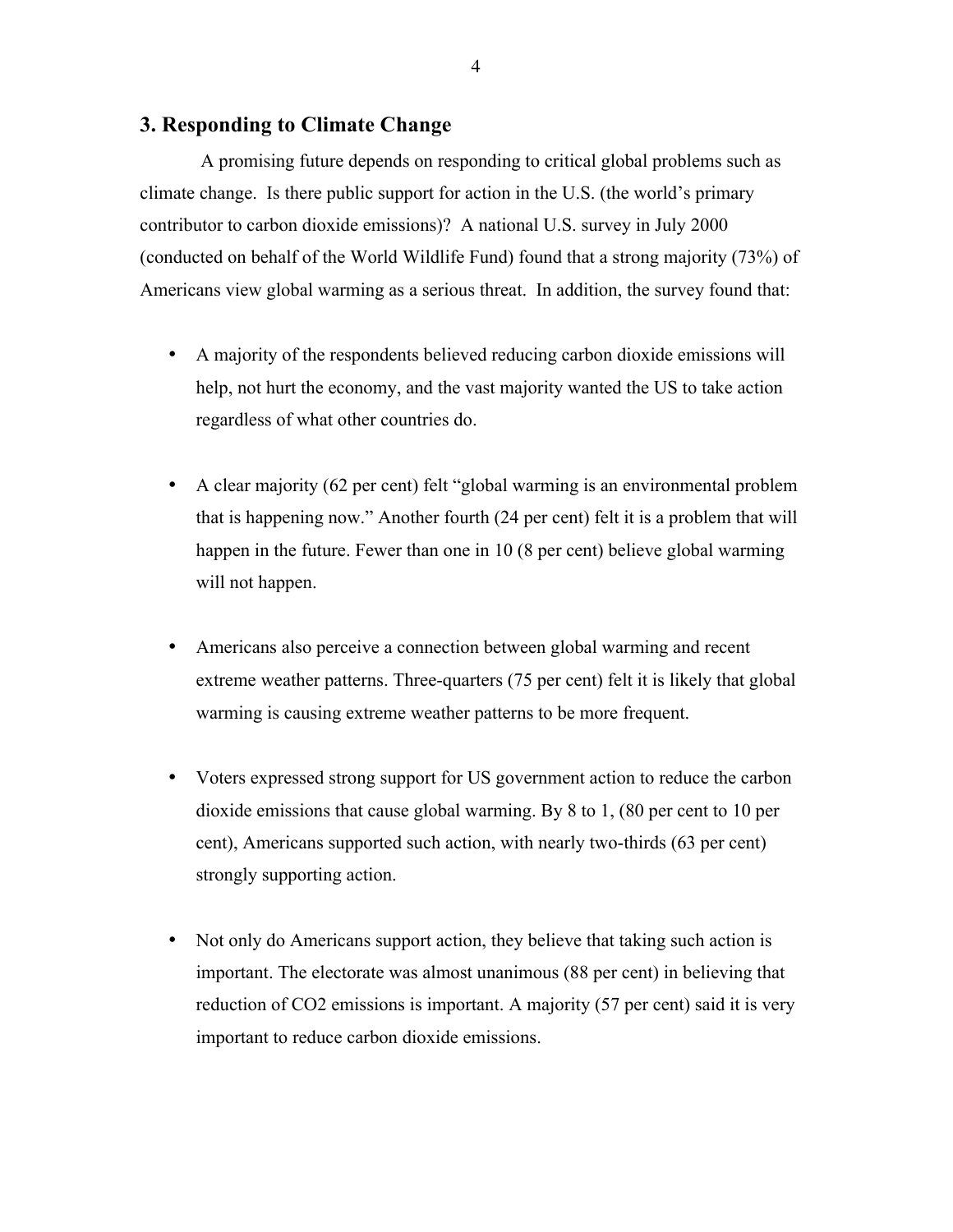- More than two-thirds of Americans (67 per cent) believe the US should take action to reduce carbon dioxide emissions regardless of what any other country does.
- Only 1 in 5 (20 per cent) believe the agreement will hurt the economy and cost jobs.

# **4. Choosing Sustainable Ways of Living**

Are more and more people are "walking their talk" and adopting ecological ways of living? An important indication is the 1995 study of U.S. citizens' views on the issue of consumption. The report, *Yearning for Balance*, found that respondents' deepest aspirations are non-material. $8$  Asked what would make them much more satisfied with their lives:

- 66 percent said "if I were able to spend more time with my family and friends."
- 47 percent said "if I felt like I was doing more to make a difference in my community."
- 21 percent said "if I had a nicer car."
- 19 percent said "if I had a bigger house or apartment."

Twenty-eight percent of the survey respondents said that, in the last five years, they had voluntarily made changes in their lives that resulted in making less money, such as reducing work hours, changing to a lower-paying job, or even quitting work. The most frequent reasons given for downshifting were:

• Wanting a more balanced life (68 percent)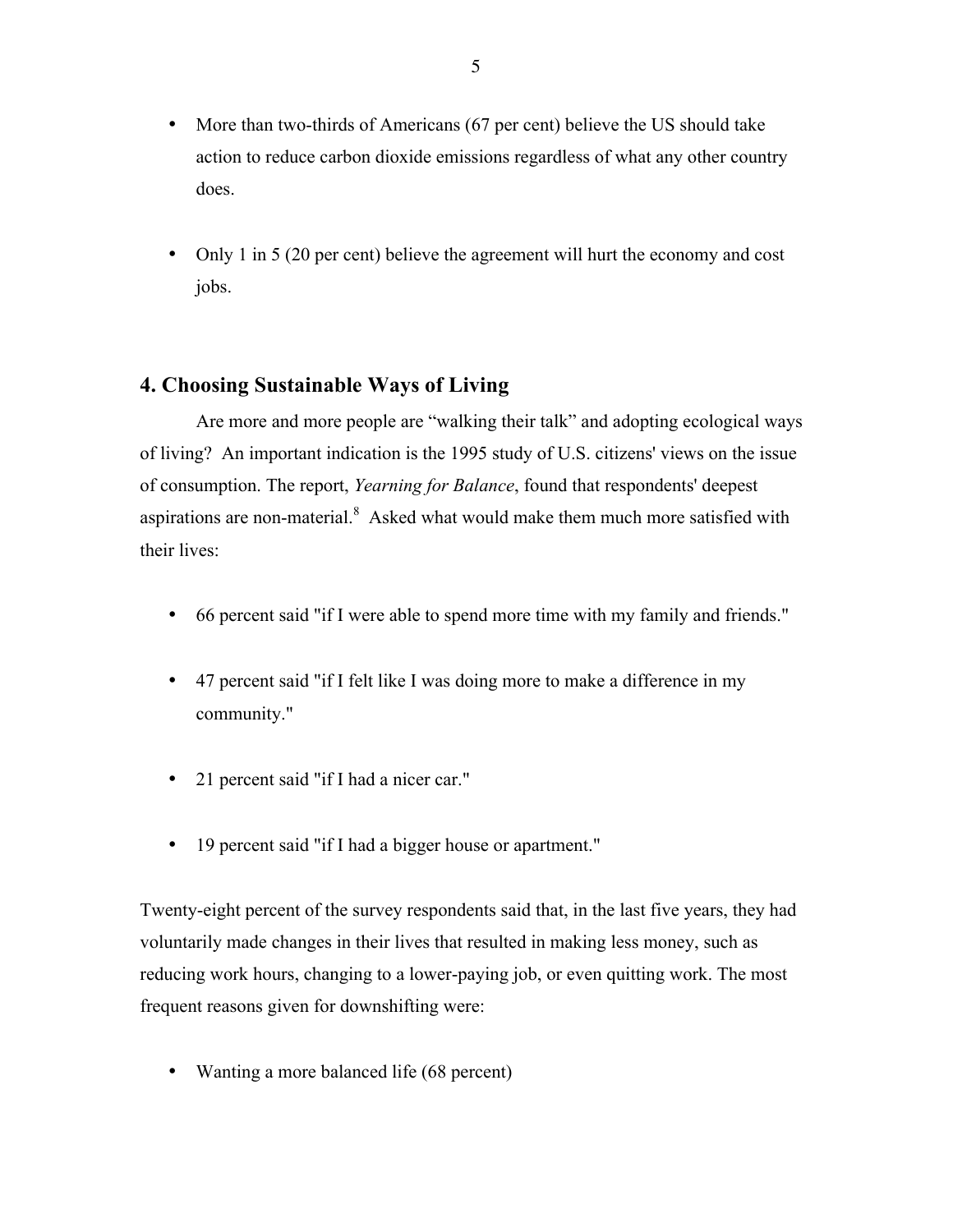- Wanting more time (66 percent)
- Wanting a less stressful life (63 percent).

Has it been worth it? Eighty-seven percent of the downshifters surveyed described themselves as happy with the change. On other questions, they were more likely than others to say that they are happier than their parents were at the same age, and that they are more involved in their communities. When questioned about "our culture of materialism,"

- 88 percent agreed that "Protecting the environment will require most of us to make major changes in the way we live."
- 82 percent agreed that "Most of us buy and consume far more than we need; it's wasteful."
- 91 percent agreed that "We focus too much on getting what we want now and not enough on future generations."

Overall, the Merck/Harwood survey found that people of all backgrounds believe that materialism, greed, and selfishness are increasingly dominating life and are "crowding out a more meaningful set of values centered on family, responsibility, and community."<sup>9</sup> In summing up the survey's findings, the report states, "People express a strong desire for a greater sense of balance in their lives--not to repudiate material gain, but to bring it more into proportion with the non-material rewards of life."<sup>10</sup>

Another indication of a sea-change in values and attitudes is the emergence of simpler ways of living in the United States. In the 1960s, a life-way of simplicity was adopted by a handful of social mavericks; today, a little more than 30 years later, it is a mainstream wave of social invention involving millions of people. Gerald Celente, president of the Trends Research Institute, reported in 1997 on how the voluntary simplicity trend is growing throughout the industrialized world: "Never before in the Institute's 17 years of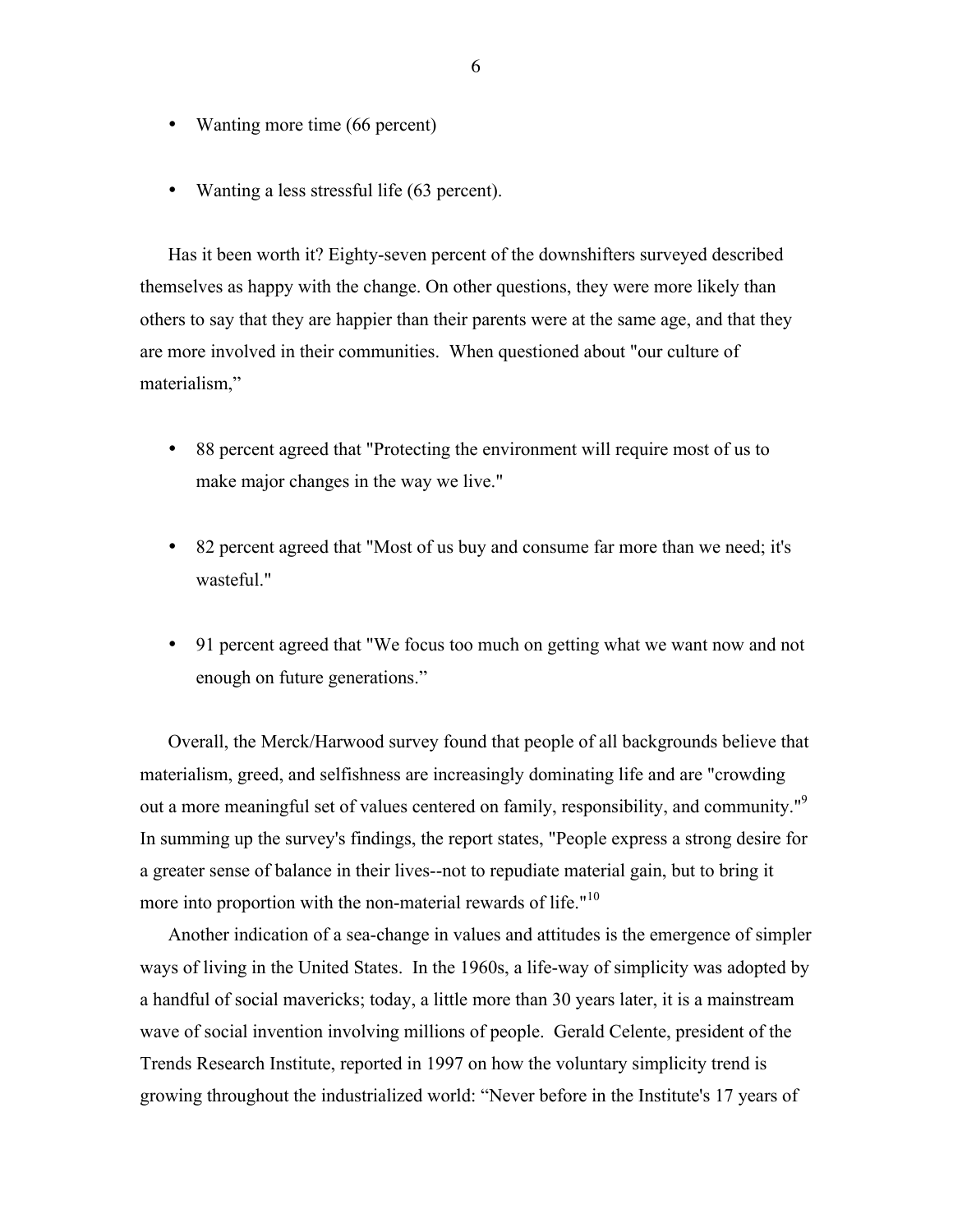tracking has a societal trend grown so quickly, spread so broadly and been embraced so eagerly."<sup>11</sup> In the U.S., a conservative estimate is that, in the late 1990s, 10 percent of the adult population—or more than 20 million people—are opting out of the rat race of consumerism and into soulful simplicity. $12$ 

# **5. Changing World Values**

Are world values shifting in a direction consistent with a sustainable future for the Earth? The massive *World Values Survey*, 1990-1991, was drawn from 43 nations, representing almost 70 percent of the world's population and covering the full range of economic and political variation.  $13$  Ronald Inglehart, global coordinator for the survey concluded that, over the last 25 years, a major shift in values has been occurring in a cluster of a dozen or so nations, a change that he calls the "postmodern shift." This shift in values has been growing in societies such as Sweden, the Netherlands, Denmark, Finland, Norway, Iceland, Switzerland, Britain, Canada, and the United States. Here are some major attributes of the postmodern shift:

- People in the postmodern cluster of nations are losing confidence in all kinds of hierarchical institutions, including government, business, and religion. There is also declining trust in science and technology to solve problems, and a general questioning of authority.
- At the same time that people in these nations are losing trust in traditional institutions, they are placing more emphasis on personal authority or the authority that comes from an inner sense of what is appropriate.
- People feel relatively secure materially, and tend to be more concerned with their subjective well-being than with maximizing their material well-being. As economic gain fades from top priority, people give much greater importance to their desire for meaningful work and the quality of the work experience.

7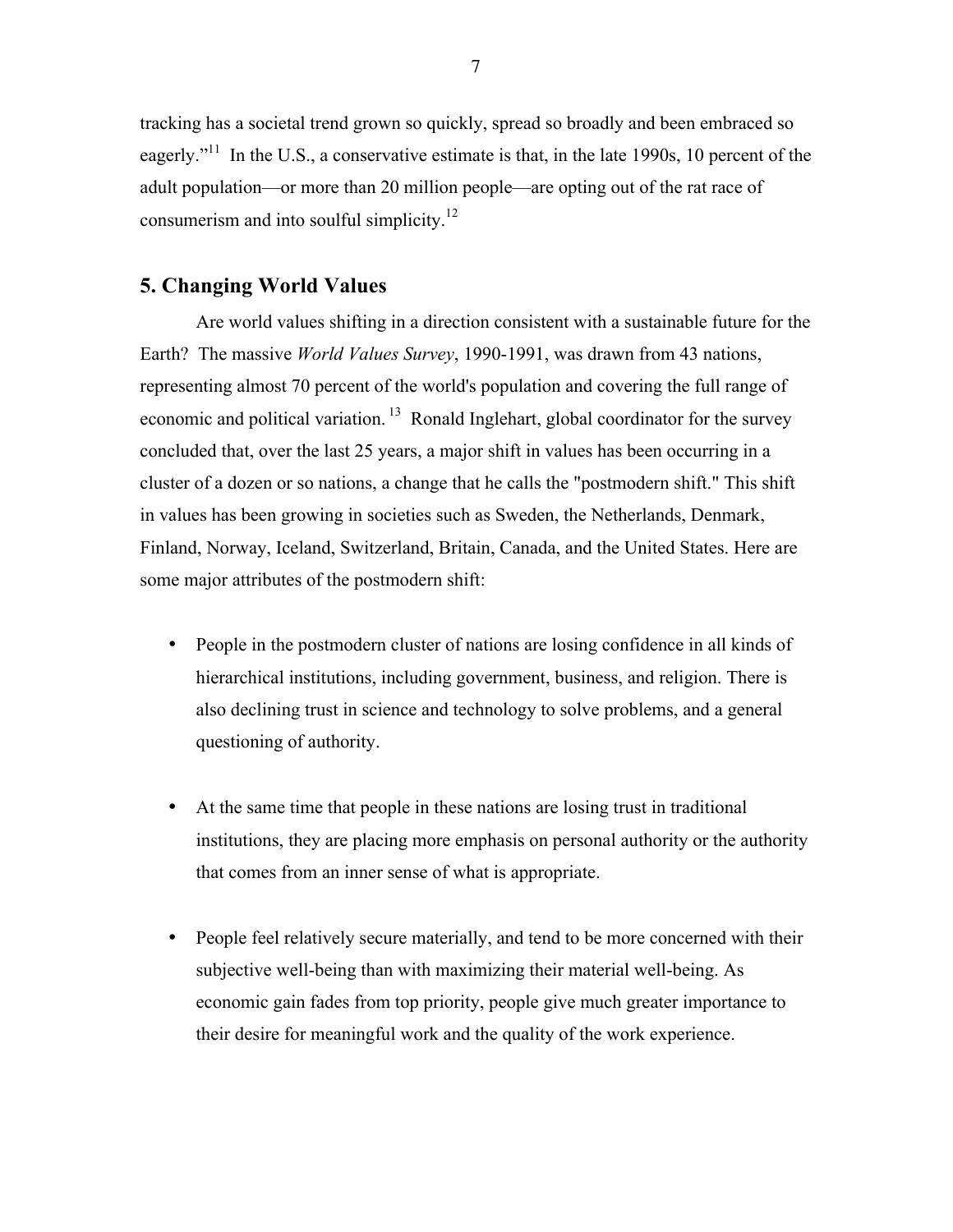- There is a tendency for economic growth to be subordinate to concerns for environmental sustainability,
- Although postmodernism is associated with a decline in traditional religious involvement, it is linked with a growing interest in discovering personal meaning and purpose in life.
- People from these nations show a greater tolerance for ethnic, sexual, and political differences, including new roles for women that allow for greater self-realization.

Ingelhart describes this shift as a rational one, calling it "a shift in survival strategies, from maximizing economic growth to maximizing survival and well-being through lifestyle changes."<sup>14</sup>

# **6. Awakening to Gender**

There is nearly universal agreement that improving the status and opportunities for women is fundamental to building an improving future. An important shift in social values is revealed in the international poll Gender and Society that the Gallup organization conducted in 22 countries in Asia, Europe, North America, and Latin America in 1995.<sup>15</sup> These countries, with a combined population of three billion people, account for a majority of the world's population. Here are Gallup's key findings:

- People in most countries believe society currently favors men over women.
- In most countries, majorities believe that the position of women in their country has improved in the past five years.
- Large majorities in all countries say that job opportunities should be equal for men and women.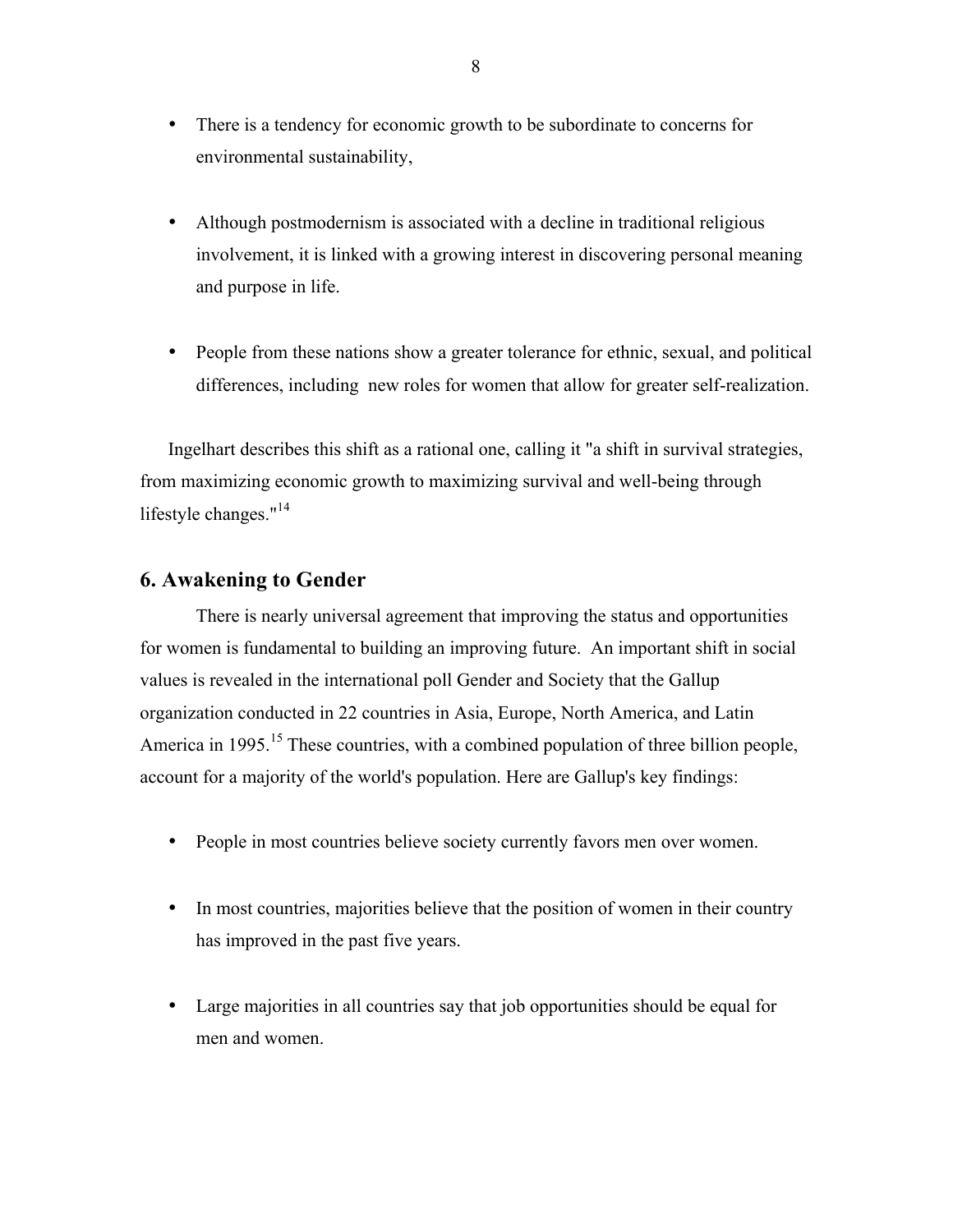• In every country surveyed but one, more people believe their country would be governed better if more women were involved in politics.

While gender discrimination still exists around the world, these findings nations indicate there has been a widespread awakening to gender issues and concerns.

# **7. Growth of Democracy**

Self-determination, individual responsibility, and participation are vital to a positive future. Here is how the organization Freedom House describes the status of democratically elected governments in the world at the turn of the millennium:<sup>16</sup>

Freedom House's end-of-the-century *Freedom in the World* survey finds that 85 of the world's 192 countries (44.27 percent) are Free, meaning these countries maintain a high degree of political and economic freedom and respect basic civil liberties. This figure represents a decrease of 3 countries from last year. Another 60 countries (31.25 percent of all states) were rated as Partly Free, enjoying more limited political rights and civil liberties, often in a context of corruption, weak rule of law, ethnic strife, or civil war. This represents an increase of 7 from the previous year. Finally, 47 countries (24.45 percent of all states) that deny their citizens basic rights and civil liberties and were rated Not Free, a decrease of 3 from the previous year. In all, 38.9 percent of the world's population lives in Free societies, 25.58 percent lives in Partly Free states, and 35.51 percent lives in Not Free countries. The dramatic gains for freedom registered in the 1980s and through most of the 1990s did not continue in 1999. Nevertheless, the survey's findings registered more significant upward than downward change, with 24 countries moving up and 17 down, indicating that freedom continues to make incremental gains.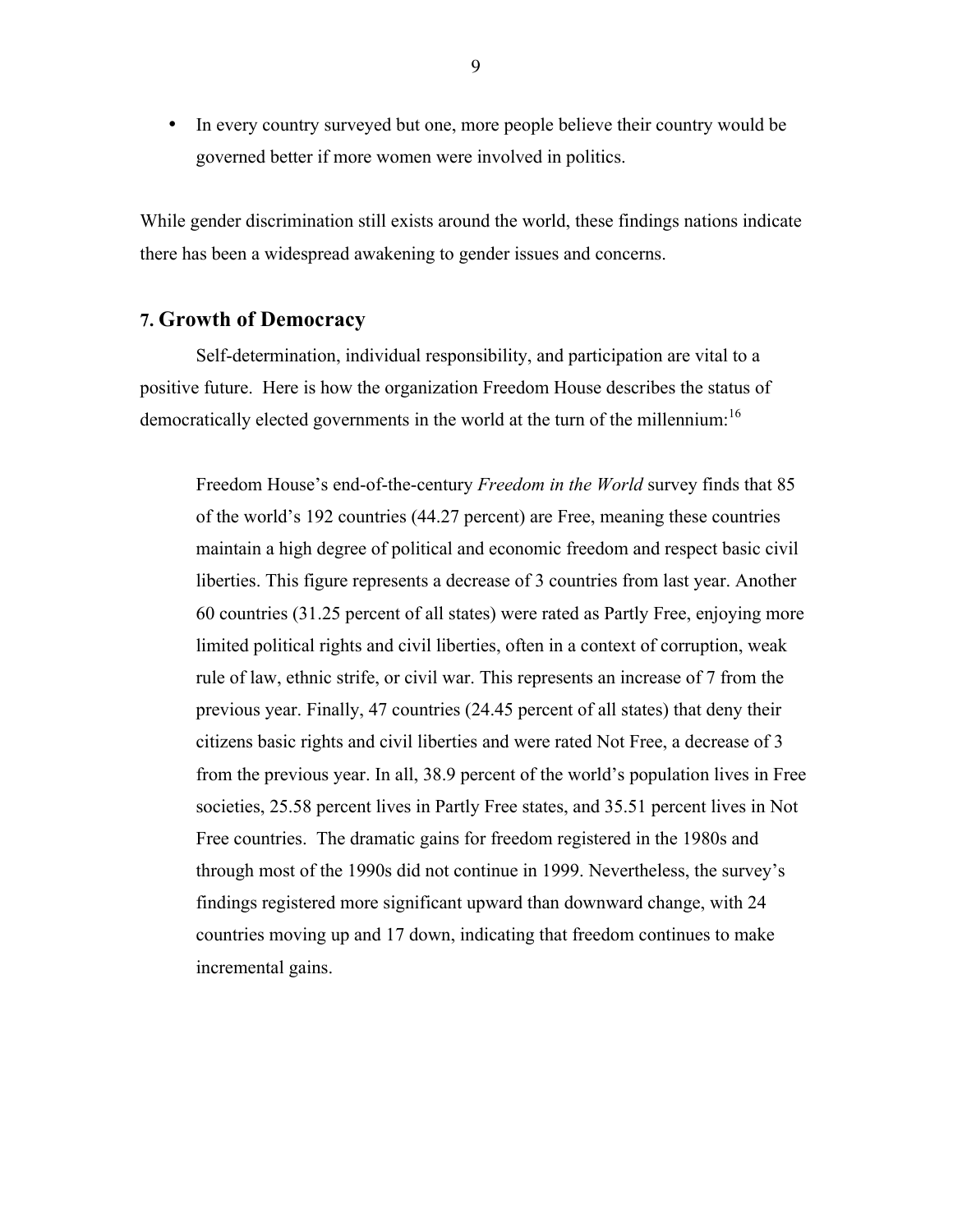# **8. A New Spirituality**

Is a revolution occurring in the sphere of human consciousness? Veteran pollster George Barna has explored trends in spirituality in the U.S. for many years. He concludes his book *The Index of Leading Spiritual Indicators* with this observation:

The religious scene in America today is undergoing fundamental changes of seismic proportions. Like almost everything in our culture today, there is nothing sacred anymore, even in the realm of the sacred. Americans are questioning everything about religion and faith.  $\ldots$ <sup>17</sup>

What Barna sees emerging from this spiritual upheaval is a personalized, customized form of faith, which minimizes rules and absolutes, and bears little resemblance to the "pure" form of any of the world's major religions. The following trends suggest some of the additional changes occurring in American spiritual experience:

- There seems to be a merging of spirituality and ecological concerns. A 1994 study found that 55 percent of Americans considered nature to be sacred and/or spiritual. $18$
- A 1996 ABC News/*Washington Post* poll found that 19 percent of Americans said they have practiced meditation, and 12 percent said they had practiced within the past year. Furthermore, 47 percent said that it helped a lot, and 41 percent said that it helped some.<sup>19</sup>
- The percentage of the U.S. population who believe in telepathy (communicating through means other than the five senses) grew from 37 percent in 1949 to 56 percent in  $1996^{20}$

Overall, there seems to be an increase in experiential spirituality, where people are validating the importance their inner experience for guidance. Often this approach to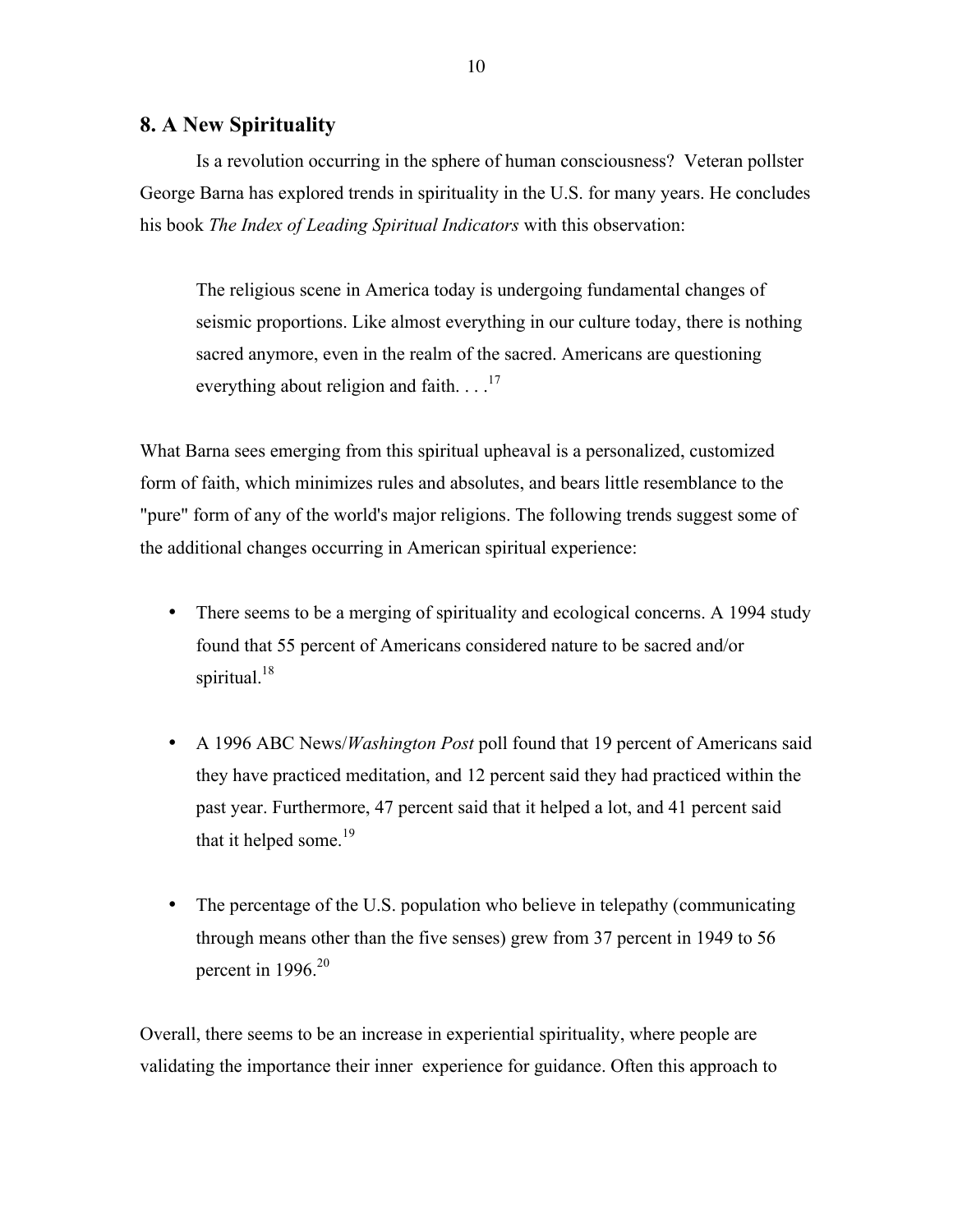spirituality involves a deeply personal synthesis that draws from several of the world's wisdom traditions.

#### **9. Holistic Health and Alternative Medicine**

Another useful indicator that a new way of living is emerging concerns the growth of alternative forms of medicine that involve a significant mind-body connection. In "Unconventional Medicine in the United States," a study published in 1993 in the *New England Journal of Medicine*, David Eisenberg and his collaborators found that unconventional therapy is used more often in the U.S. than previously reported: "An estimated one in three persons in the U.S. adult population used unconventional therapy in 1990."<sup>21</sup> Moreover, the amount of money spent out of pocket for unconventional therapy--such as relaxation techniques, massage, chiropractic, lifestyle diet--was roughly equal to the out-of-pocket costs that people paid for conventional hospitalizations (approximately \$13 billion). Eisenberg further estimated that Americans made more visits to providers of unconventional therapy in 1990 than to all primary care physicians (425 million visits compared to 388 million visits).

Whether measured by use or spending, unconventional modes of therapy and health care are an integral part of the culture and economy of both Europe and the U.S. Other indicators of this trend include:

- In Europe, the trend for physicians to use alternative therapies is "overwhelming," according to a *Time* magazine article. "Out of 88,000 practicing acupuncturists [in Europe],  $62,000$  are medical doctors."<sup>22</sup>
- Americans spend \$165 million per year on homeopathic remedies, and the amount is rising roughly 35 percent each year.<sup>23</sup>
- A June 1996 survey on the subject of health found that 23 percent of U.S. citizens say they "regularly do yoga, meditation, or other stress reducing exercises."<sup>24</sup>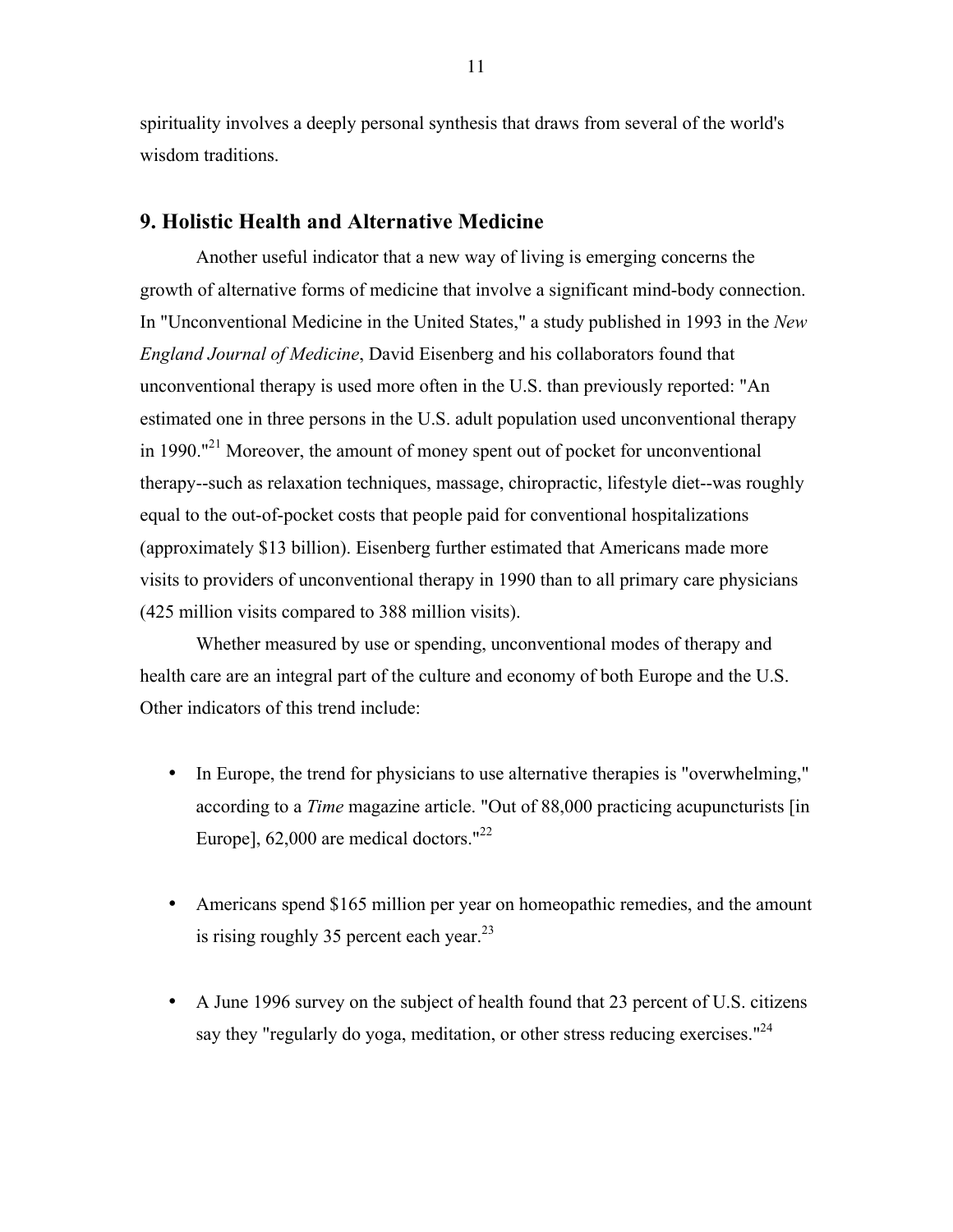• A 1996 U.S. survey found that 82 percent of the respondents believed in the healing power of personal prayer, while only 13 percent did not.<sup>25</sup>

### **10. An Explosion of Communications**

It was our ability to communicate that enabled humans to move from awakening hunter-gatherers approximately 35,000 years ago and to the verge of a planetary civilization today. Anything that dramatically improves our ability to communicate will have an equally dramatic impact on our ability to move ahead and live together successfully on this Earth.

- **The scope of communication**: A century ago, it could easily take months to communicate with someone elsewhere in the world. Today, with the international telephone system, it is possible to connect with any one of nearly two billion persons around the world in a matter of moments.<sup>26</sup> Worldwide, an estimated 40 million persons were Internet users in 1996. This number is expected to jump to 500 million by  $2001<sup>27</sup>$  By 2010, there will be an estimated one billion people continuously connected to the World Wide Web.<sup>28</sup>
- **The cost of communication**: To illustrate how the cost of communication is plummeting, in 1915, a 3 minute phone call from New York to San Francisco cost \$345. In the year 2000, that same phone call costs only \$.36.<sup>29</sup>
- **The amount of communication**: Currently, a single advanced satellite or an advanced fiber optic cable has the capability to send the entire *Encyclopedia Britannica* with all of its illustrations every three seconds.<sup>30</sup> Future prospects are even more breathtaking. "In another quarter of a century these are likely to be . . . systems that could send the equivalent of the entire U.S. Library of Congress in less than 10 seconds." $31$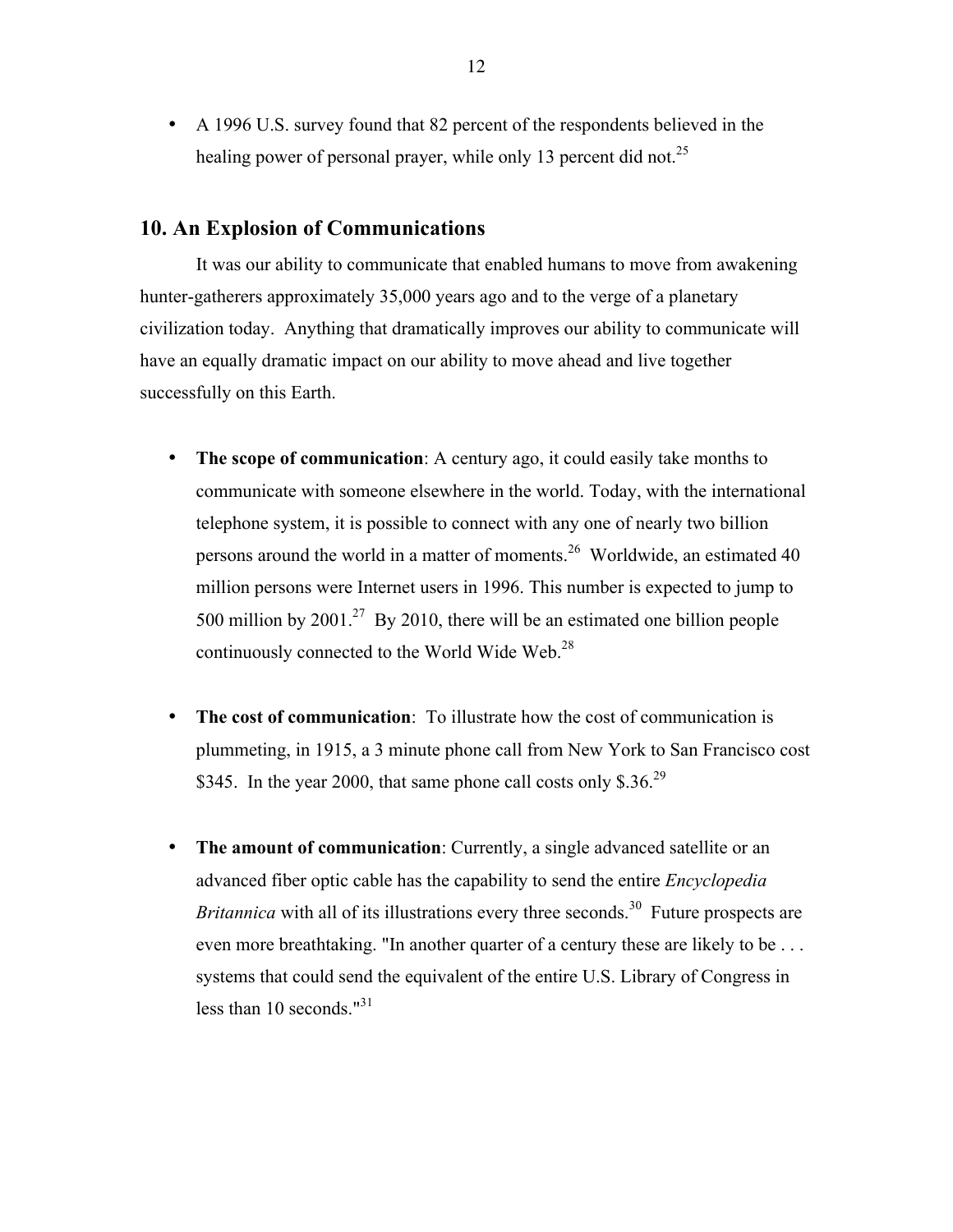- **The speed of communication**: Nearly 7 million U.S. households now have some sort of high-speed Internet access, either via cable modem or DSL services, according to Telecommunications Reports International <sup>32</sup>
- An awakening global brain? How soon might the global brain achieve some sort of critical mass and turn on? An important indicator comes from a report by the Institute for Information Studies: "The universal global telecommunications network will serve as the main... telecommunications conduit for economic, social, cultural, and political exchange among the peoples of the planet Earth in the 21st century. *This network may start to come into place around the second decade of the 21st century.33* [emphasis added]

The net result of all this can be summarized in a word: transparency. The veils are being lifted and institutions are being scrutinized by the global community in entirely new ways and levels.

# **11. "Cultural Creatives" in the US and Europe**

Is there a discernible shift in U.S. values in favor of a more sustainable and meaningful future? Paul Ray of American Lives, Inc., conducted a pioneering inquiry in 1995. His random national survey explicitly looked for a new pattern of living, and discovered the emergence of a rapidly growing sector of the U.S. population.<sup>34</sup> He calls this group the "cultural creatives" because, he says, these are "the ones who are coming up with most new ideas in American culture, operating on the leading edge of cultural change." According to Ray, the emergence of the cultural creatives in the U.S. since the 1970s represents the birth of a new and distinctive social force that he describes as an integral culture. A defining characteristic of integral culture, says Ray, is its toleration for ambiguity--an ability to look beyond either/or choices and embrace a larger whole. An integral culture is inclusive by its very nature and will seek to include and integrate the best aspects of both traditional and modern cultures into its postmodern expression.

Thirty years ago, Ray states, there were so few people in this emerging culture that no one bothered to count them. By 1995, however, the core group of cultural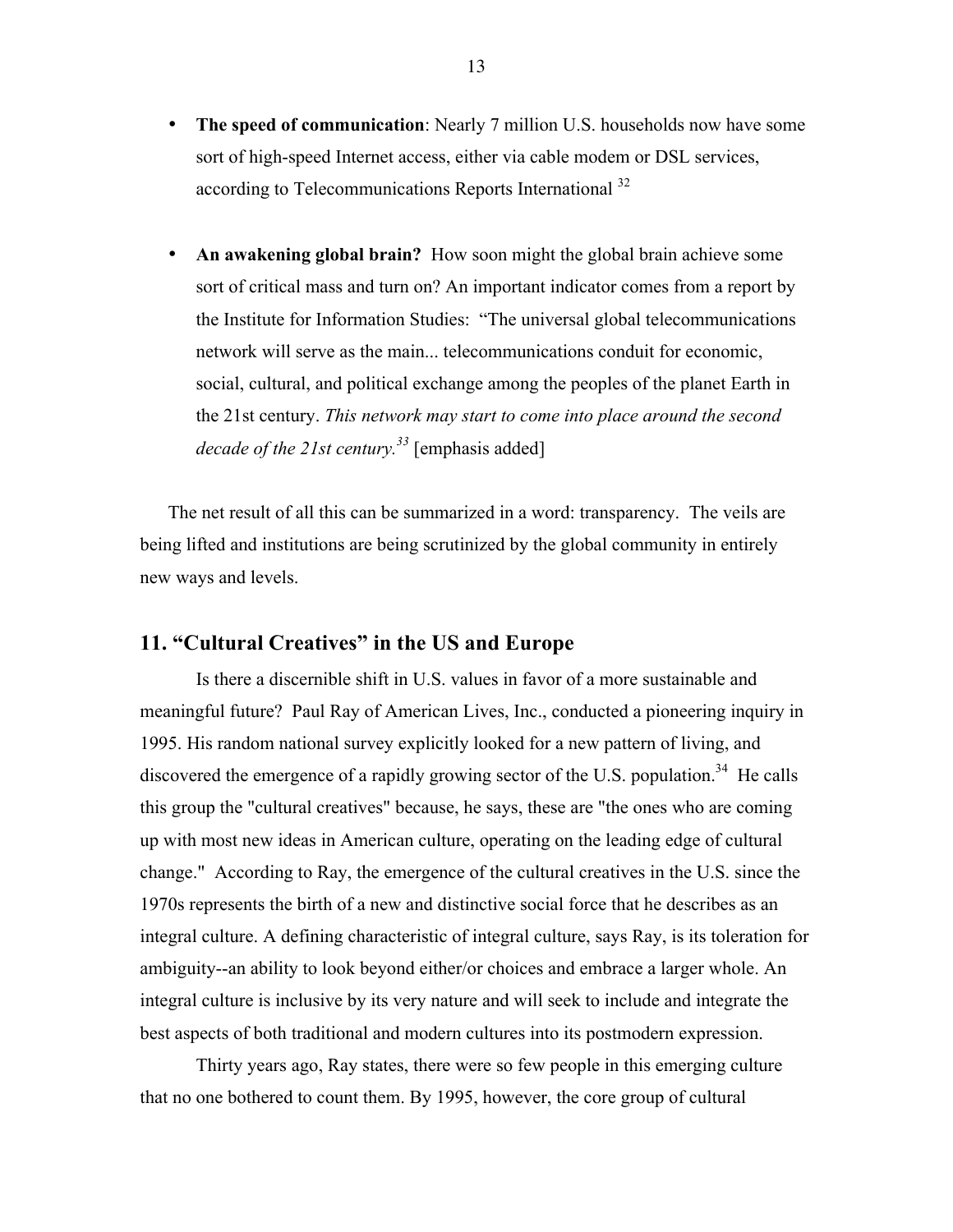creatives had grown to represent about 10 percent of the U.S. adult population, or roughly 20 million people. They are pioneers in integrating different aspects of their lives. As a group, they have both a strong inner or spiritual life and a strong outer or ecological concern. They also have a global outlook and interest (a love of the foreign), as well as a strong concern for local community. They enjoy mastering new ideas, are socially concerned, and advocate "women's issues" and ecological sustainability. They tend to be upper-middle class, and nearly twice as many are women than are men.

# **12. The Affordability of Opportunity**

The cost of compassion is far less than we might think. The world does have the material resources for all of us to live together sustainably. As the *United Nations 1998 Human Development Report* concludes, we have "more than enough" resources to accomplish this. $35$  To make this point, the report presents these stark contrasts:

• To achieve universal access to water and sanitation, the estimated additional annual cost is \$12 billion, which is what is spent on perfumes in Europe and the United States each year.

• To achieve universal basic health and nutrition, the estimated additional annual cost is \$13 billion, which is \$4 billion less than annual expenditures on pet foods in Europe and the United States.

• The world's spending priorities are further reflected in these figures: Annual expenditures on business entertainment in Japan amount to \$35 billion; on cigarettes in Europe, \$50 billion; on alcoholic drinks in Europe, \$105 billion; and on military spending in the world, \$780 billion.

The *Human Development Report* concludes that "advancing human development is not an exorbitant undertaking." The added bill to provide universal access to basic services—education, health, nutrition, reproductive health, family planning, safe water, and sanitation—is estimated to be an additional \$40 billion per year.<sup>36</sup> This is less than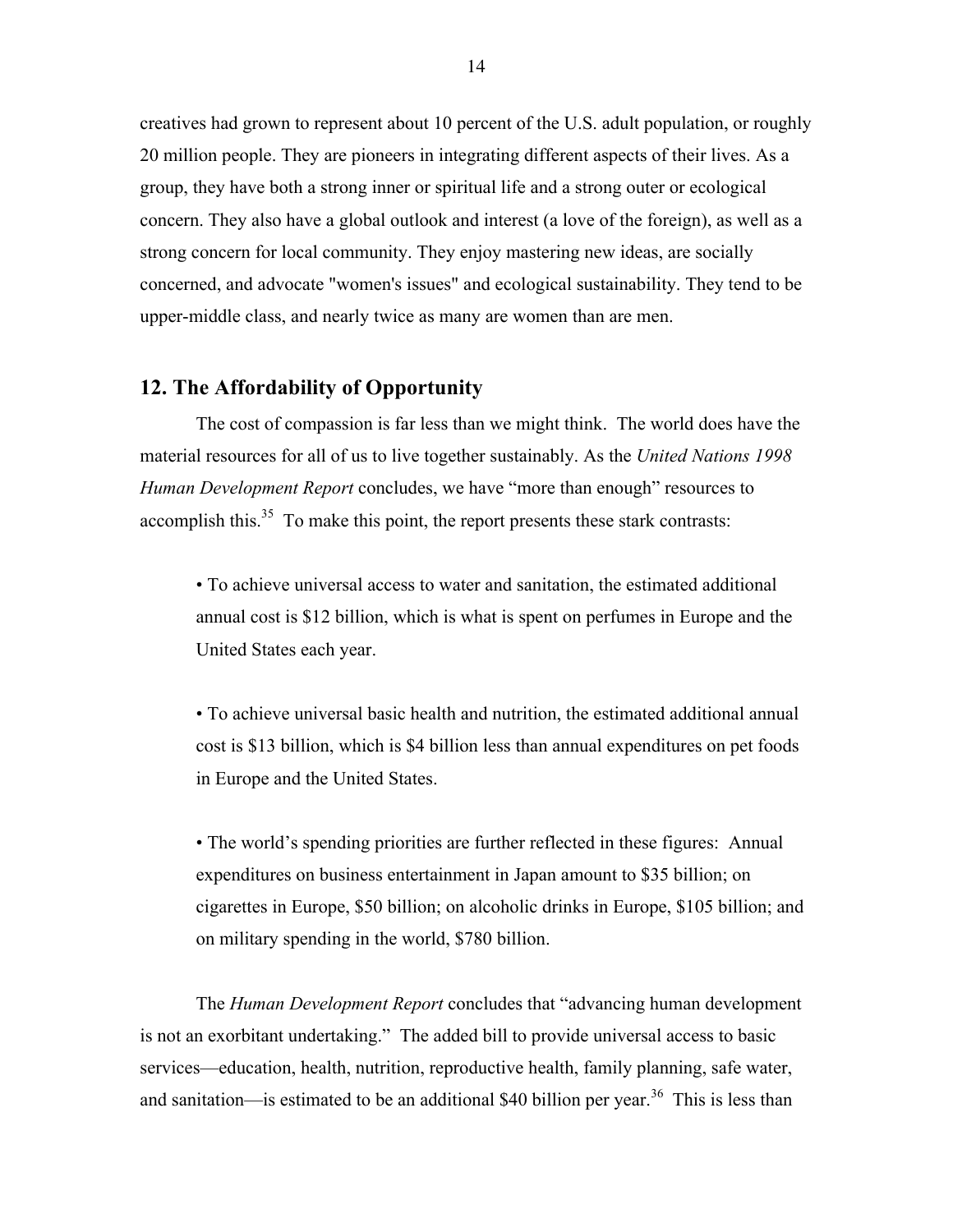one-tenth of one-percent of world income. The resources exist to make a dramatic improvement in the quality of life for a majority of humanity.

### **13. A Self-TurningTide**

When all of these trends are considered together, they strongly indicate that a "pattern shift" is underway in human values around the world. What is more, these thematic areas do not tell the whole story of positive changes that are happening. For example, seismic shifts are occurring in business, the arts, science, education, and voluntary associations—and these are not addressed in this brief report. Although a much broader inquiry is needed, this overview covers a sufficiently wide scope to reveal how new perceptions, values, and behaviors are rapidly emerging in the world.

At the same time, this coalition acknowledges the magnitude of the challenges the human family faces within this generation. We agree with the assessment of more than 1,600 of the world's senior scientists (including a majority of the living Nobel laureates) who, in 1993, signed a "Warning to Humanity" that declared, "a great change in our stewardship of the earth and the life on it is required if vast human misery is to be avoided and our global home on this planet is not to be irretrievably mutilated."<sup>37</sup> However, this is not the end of the story, but its very beginning as the human family is only starting to engage with a creative and full response. From this perspective, we find compelling evidence that a "great change in our stewardship of the earth" is underway. In the race between adversity and opportunity, we see a whole garden of opportunity blossoming that is enabling the human family to make the turn toward community and sustainability.

We want to acknowledge the importance of the metaphors we use to portray changes happening in the world. The turning tide metaphor evokes the image of a deep, sea change in direction. Other metaphors are also helpful in viewing our times:

- **Birth**—an authentic human family is being born and we are experiencing the labor pains of that birth.
- **Maturation—humanity is growing up, moving from its adolescence and into** its adulthood.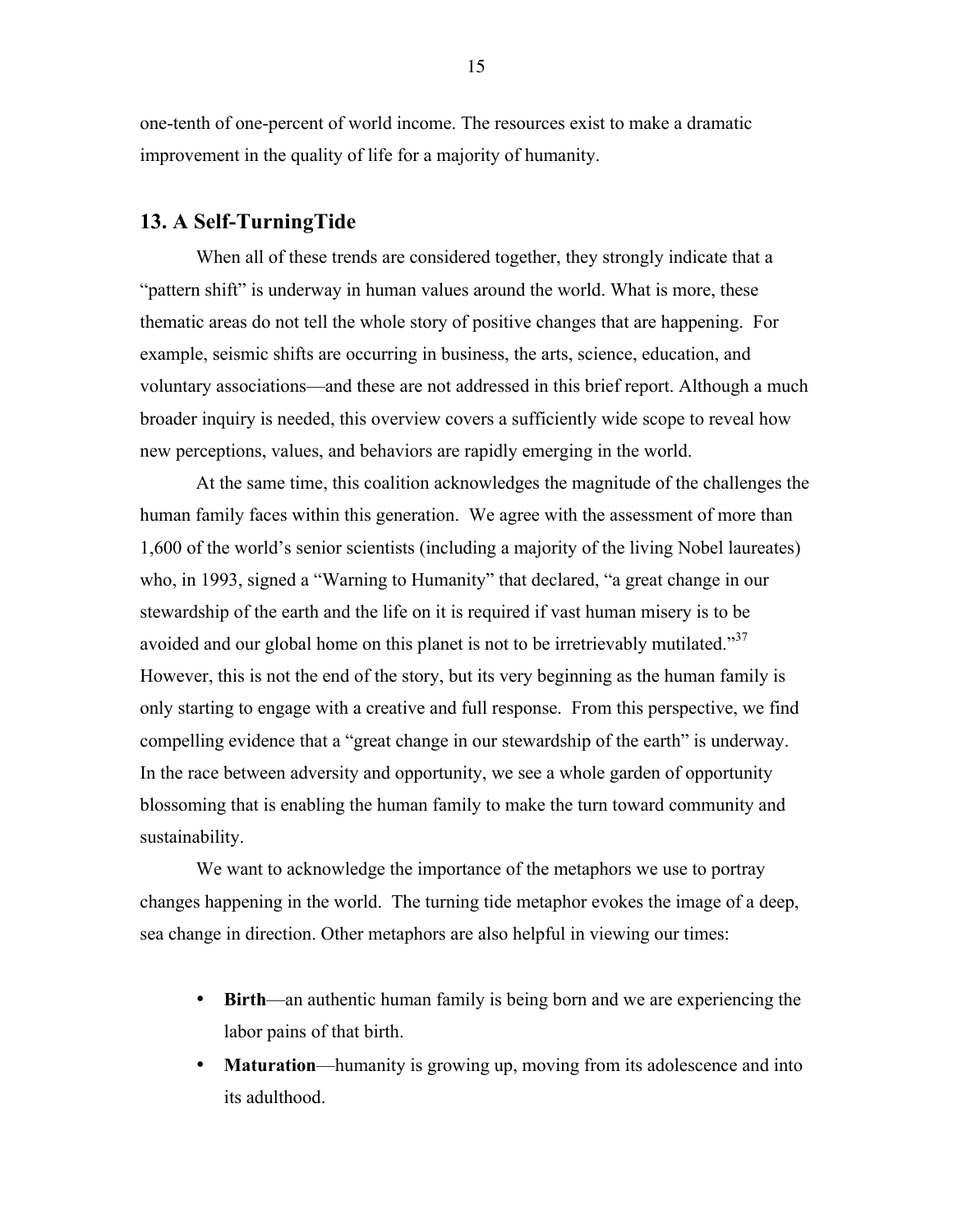• **Initiation**—humanity is going through a rite of passage or a time of initiation into our adulthood.

Whatever the metaphor, indicators in various areas show that civilizations are awakening and change is happening. Will the changes be broad enough, deep enough, and swift enough to transform adversity into opportunity? That depends upon us. By virtue of history and circumstance, we are the generation upon whose shoulders the world will begin to pivot and turn toward a more favorable future—or not. We need to encourage the constructive changes happening in the world and recognize the great opportunity before us.

# **14. Conclusion**

If an opportunity recognized is an opportunity half-realized, then a key challenge is to simply recognize the great opportunity that is before the human family. Because communication is the lifeblood of society, with a renaissance in communication, the people of the United States could deliberately expand the vision we hold of ourselves from that of a civilization focused on narrow concerns of consumption and economic growth to that of a nation that contributes the most generously and creatively in building a positive future for the Earth and future generations. In turn, we could move from a nation that is perceived by many as an arrogant superpower, obsessed with our own levels of consumption and indifferent to our impact on the rest of the world, to a respectful partner with a vision of mutually assured development and conscious concern for the well-being of the world.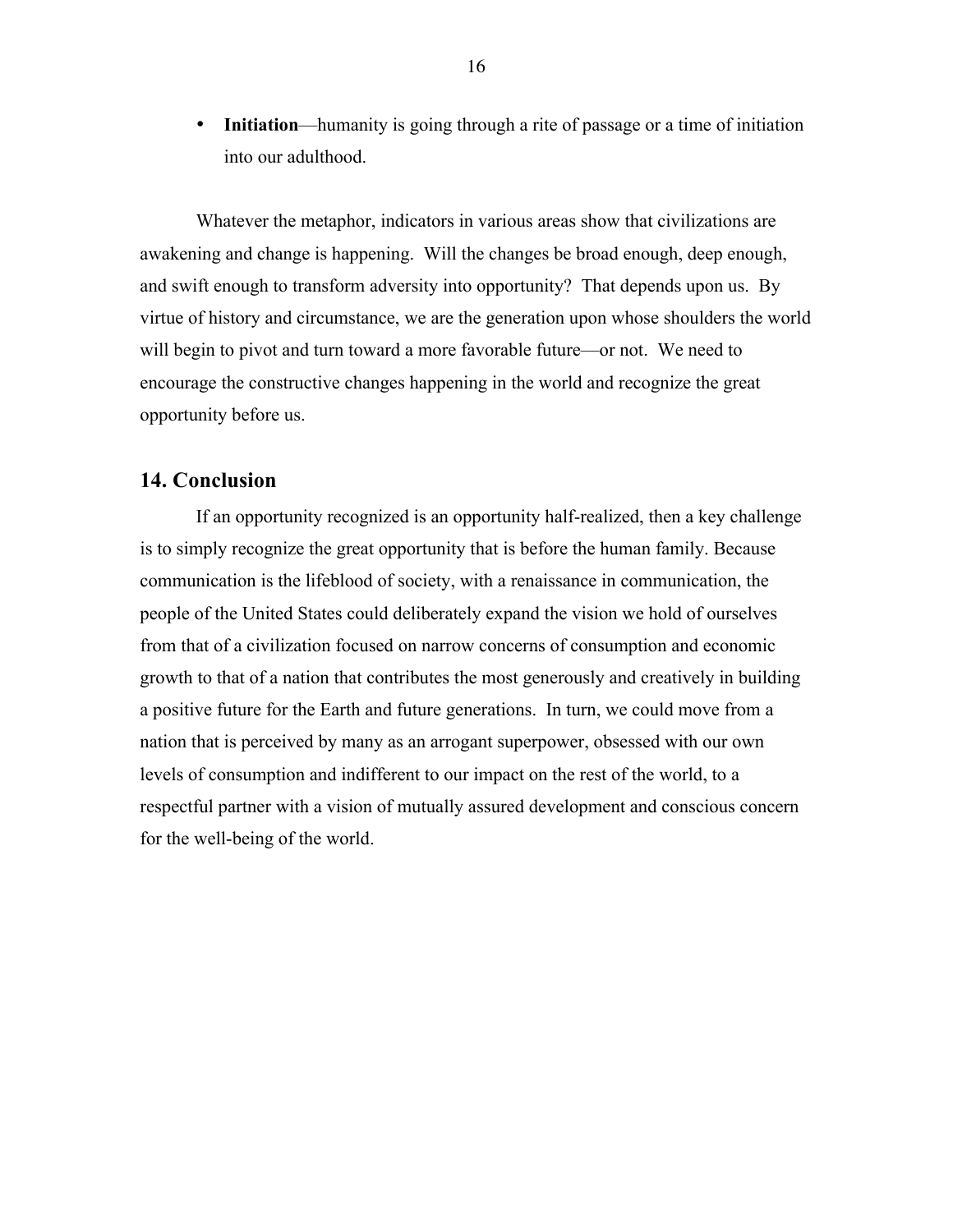# Appendix: Indicators of a Great Turning

What are the most relevant indicators for revealing whether a turning toward a new paradigm or view of reality and humanity identity is emerging? With this question in mind, an extensive review of the diverse literature pertaining to the new paradigm was made (see the *Global Consciousness Change* report on the website: www.awakeningearth.org). From this review, a list of the major, recurring themes was developed and these, in turn, were the primary guides in the search for relevant indicators of transformation.

• **Environmental protection** is a major concern and takes priority over economic growth.

• **Eating lower on the food chain**—diet tends to shift away from highly processed foods, meat and sugar and toward grains, fruits, vegetables, legumes. These changes reflect a compassionate concern for the animals that are being eaten as well as for diets that support a sustainable future for the entire human family.

• **Sustainable ways of living** that de-emphasize materialism as the primary goal in life and, instead, focus on "having enough." A global view that we need to develop a whole new way of life if we are to live sustainably on the Earth.

• **Holistic health** care and alternative medicine that emphasizes the power of the mind to influence the healing and health of the body

• Strong support for rebuilding the physical infrastructure of **communities**. Support for living in and experimenting with **new ways of life** appropriate to decentralized, sustainable living (e.g., eco-villages and co-housing).

• **Feminine** consciousness or mindset growing and manifest as an emphasis on relationships, emotional intelligence, and the importance of family and community. These concerns take priority over material success and status.

• **Volunteerism** growing and manifest through involvement with schools, churches, and organizations at every level, local to global.

• **Meaningful work** that contributes to the well-being of others is highly valued.

• A concern for how current actions will affect **future generations**; an expanded time horizon as we consider the impact of our actions many generations hence.

• Initiatives grow at every level that promote **social healing, reconciliation, and conflict resolution** across areas such as gender, wealth, race, generations, ethnicity, geography, etc.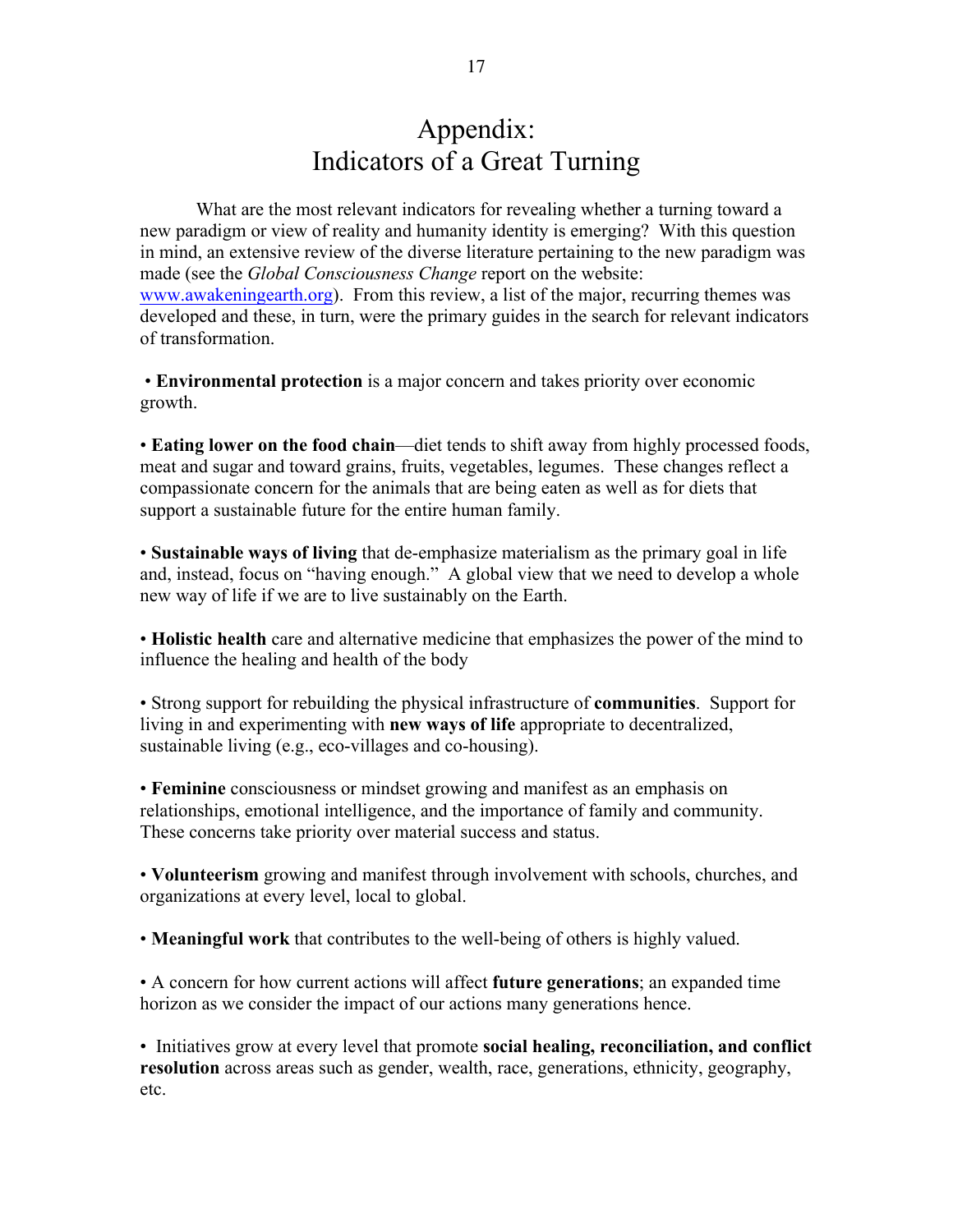• **Rejection of rampant commercialism** and consumerism on television, in business, and in society.

• **Global outlook and interests;** appreciation of foreign lands, foods, cultures; a desire for travel.

• **Participatory democracy** growing as citizens find new ways to be involved and give feedback (e.g., "electronic town meetings").

• A view of **nature as sacred** and worthy of reverence. The Earth is viewed as a giant, living organism. In feeling that humans are a natural part of the "body" of the Earth, people act in ways that express care for its well-being.

• **Empathy for other life-forms** that inhabit the Earth and a concern with saving endangered species from extinction.

• Sense of **self-esteem and self-empowerment growing** as people feel they are responsible for their own life and future.

• **Human interconnections** growing as the "global brain" is wired; reflected in growth of the world wide web, and other forms of global telecommunications (e.g., access to television). Also reflected in new global gatherings (e.g., Rio and Cairo), as well as faceto-face connections (e.g., study-circles).

• **Compassionate concern for the world's poor** and thus a concern for fairness and **equity** in the use of the world's natural resources.

• Developing **human potentials** (physical, emotional, intellectual, spiritual) in every area of life (e.g., sports, business, relationships, parenting).

• **Love** is recognized as a core, shared experience among all people of the world.

• "Transcendent" or "peak" or **"mystical" experiences** becoming more widespread and experienced at younger ages.

• **Conscious of consciousness**—humanity is conscious of its potential for evolving consciousness or its capacity for "knowing that we know" and seeks to unfold this potential.

• **Inner growth** processes (e.g., meditation, yoga, hiking, the "inner game" of sports, journal writing, gardening, cooking, or some other process done consciously that fosters feelings of inner peace, balance and connection).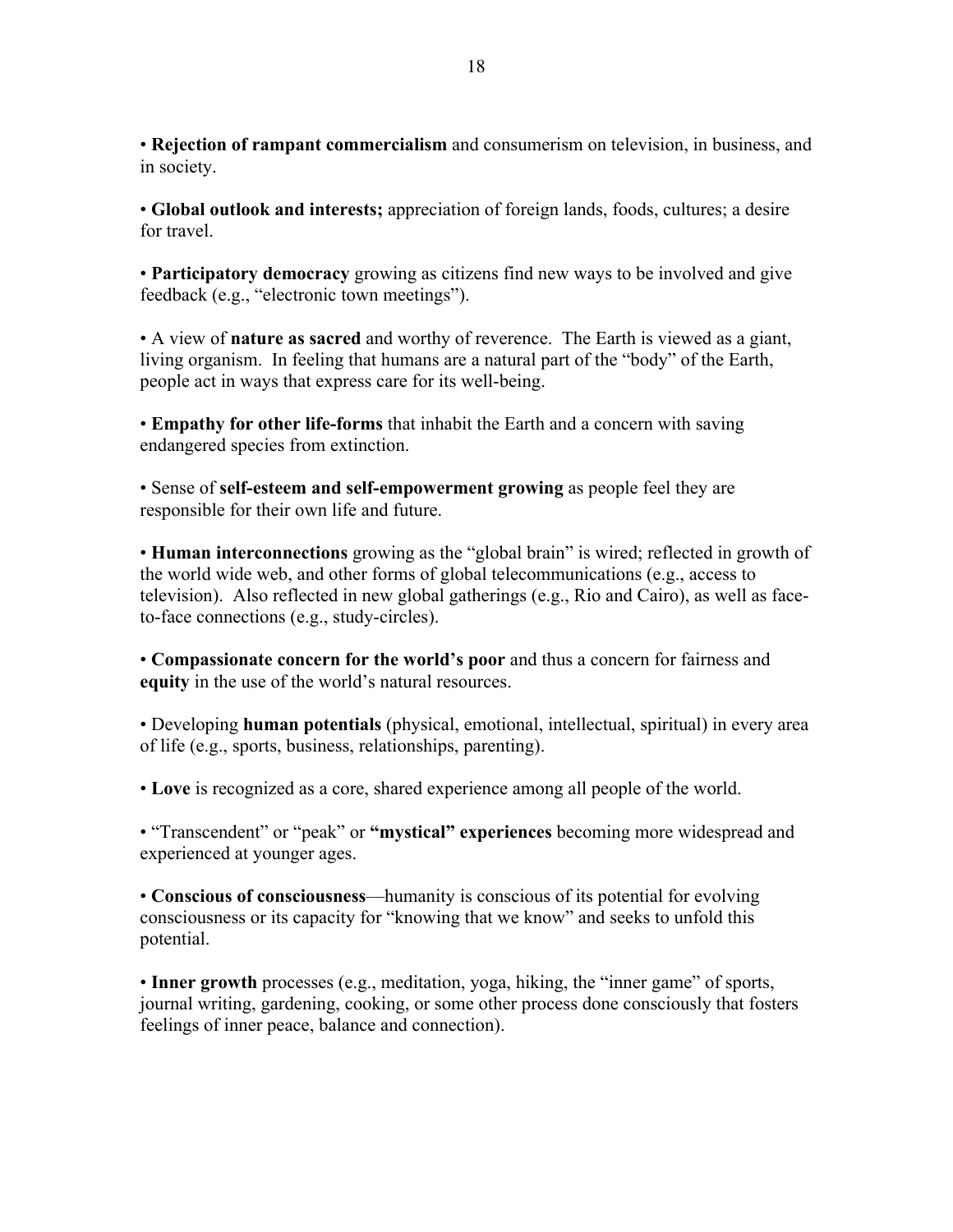• **Soulful nature** is recognized and affirmed—we are more than consumers to be entertained, we are spiritual beings that are here to know and cultivate our soulful nature (e.g., as a body of love, light and knowing).

• **Sense of species-consciousness** is growing; despite differences in ethnicity, gender, and race, a feeling that we are all one, human family.

• Belief in and/or interest in life **after the physical body dies** as well as interest in neardeath experiences.

• Belief and/or experience with **parapsychology** or extra-sensory perception and action (e.g., telepathy, remote viewing, and healing).

• **Cosmic perspective** reflected in interest in the possibility of civilizations beyond Earth (e.g., belief in UFOs, interest in science-fiction themes in movies, have seen pictures of the Earth from space).

• Sensing a deeper "spiritual" unity, people are more **tolerant of human diversity** (e.g., acceptance of different religions, gay sexuality).

• A shift to **whole-systems thinking** and "global consciousness" (e.g., reflected in a shift from human-centered values to Earth-centered values; from nation-state competition to favoring global cooperation and partnership).

Considered individually, these indicator areas cannot prove that a new pattern of perception and behavior is emerging in the world. However, taken together, these diverse indicators may point to a larger pattern—a "weather report" on the emergence (or not) of a new culture and consciousness.

<sup>4</sup> Dunlap, Ibid

 $<sup>5</sup>$  Ibid., p. vi.</sup>

<sup>&</sup>lt;sup>1</sup> Harlan Cleveland, Birth of a New World (San Francisco: Jossey-Bass, 1993), Chapter 4.

 $2$  Riley E. Dunlap, George H. Gallup, Jr., Alec M. Gallup, Health of the Planet, Results of a 1992 International Environmental Opinion Survey of Citizens in 24 Nations (Princeton, New Jersey: The George H. Gallup International Institute, May, 1993).

<sup>&</sup>lt;sup>3</sup> Riley E. Dunlap, "International Attitudes Towards Environment and Development," in Green Globe Yearbook 1994, an independent publication from the Fritjof Nansen Institute, Norway, (Oxford University Press, 1994), p. 125.

<sup>6</sup> Dunlap, "International Attitudes Towards Environment and Development,"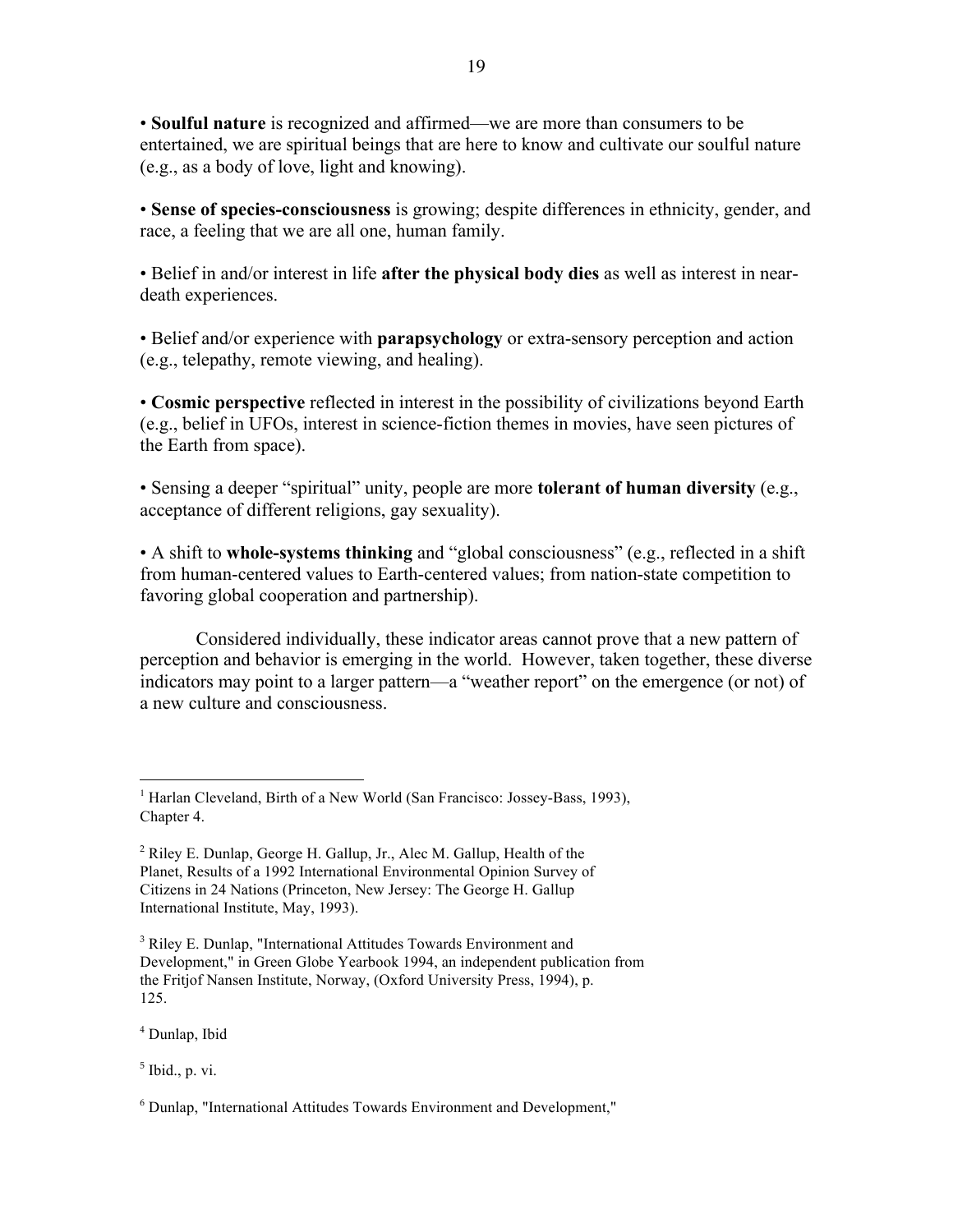op. cit., p. 122.

 $\overline{a}$ 

<sup>7</sup> Environics International, news release, June 5, 1998, "Citizens Worldwide Want Teeth Added to Environmental Laws," Washington, D.C.

<sup>8</sup> Yearning for Balance: Views of Americans on Consumption, Materialism, and the Environment, A report by the Harwood Group about a survey conducted for the Merck Family Fund, 6930 Carroll Ave., Takoma Park, MD (July, 1995).

 $<sup>9</sup>$  Ibid., p. 1.</sup>

 $10$  Ibid.

<sup>11</sup> Richard Celente, *Trends Journal*, Winter, 1997

<sup>12</sup> Paul Ray, "The Rise of Integral Culture," *Noetic Sciences Review*, Sausalito, CA: Institute of Noetic Sciences, Spring 1996.

 $13$  Ronald Inglehart summarized the results of the World Values Survey in his article, "Changing Values, Economic Development, and Political Change," in International Social Science Journal, No. 145, (Sept. 1995) and the book: Modernization and Postmodernization, Cultural, Economic, and Political Change in 43 Societies, 1997.

<sup>14</sup> Inglehart, "Changing Values, Economic Development, and Political Change," p. 401.

<sup>15</sup> Gender and Society: Status and Stereotypes, an International Gallup Poll Report (Princeton, NJ: The Gallup Organization, March 1996).

<sup>16</sup> Freedom in the World Survey by Freedom House, 1319 18th Street, NW Washington, D.C. 20036.

<sup>17</sup> George Barna, The Index of Leading Spiritual Indicators (Dallas, TX: Word Publishing, 1996), p. 129.

<sup>18</sup> National Opinion Research, Nov. 1994.

<sup>19</sup> ABC News/Washington Post, March 1996.

<sup>20</sup> Princeton Survey Research Associates for Newsweek (June 1996; Gallup Organization, Sept. 1949).

 $21$  David Eisenberg, M.D., et. al., "Unconventional Medicine in the United States," The New England Journal of Medicine (January 28, 1993), pp. 246-252.

 $22$  John Langone, "Alternative Therapies; Challenging the Mainstream," Time (Special Issue, Fall 1996), p. 40.

 $23$  Christian Science Monitor, October 12, 1995.

<sup>24</sup> Hart and Teeter Research Companies for NBC News/Wall Street Journal, June, 1966.

 $25$  Time/CNN, June 1996, p. 62.

<sup>26</sup> Norman Myers, The Gaia Atlas of Future Worlds (New York: Anchor Books, 1990), p. 80.